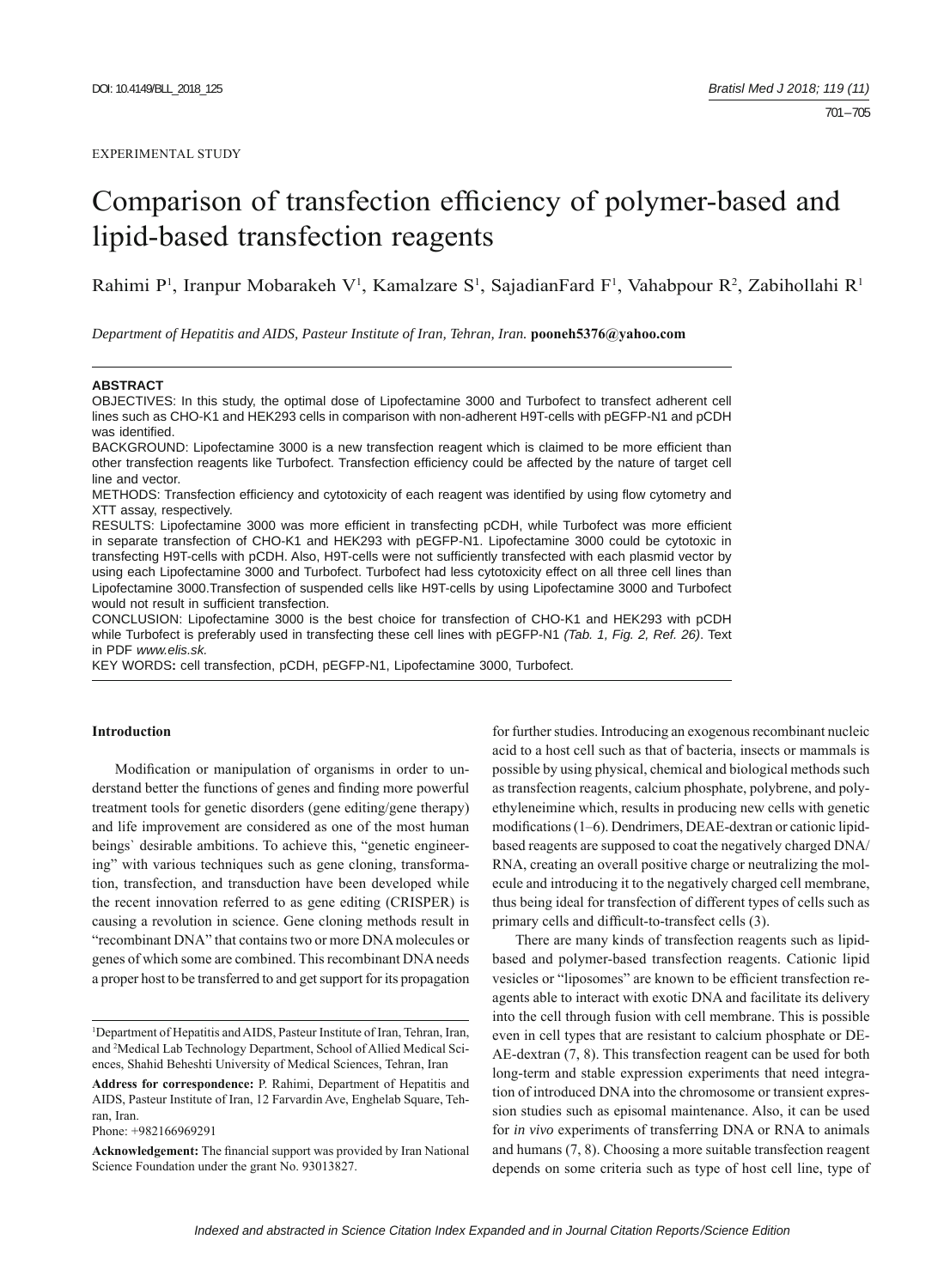### 701 – 705

target molecule considered to be transferred to a cell line or aim of transfection which means it is either a transient transfection or a stable one. However, optimizing the transfection conditions could be useful in achieving highest efficiency. Lipid-mediated transfection has the capability of adaptation to high throughput systems and is one of the most applicable transfection methods in different studies mainly because of its ease of use and low cost (9). In this study, we compare the impact of Lipofectamine® 3000 and Turbofect in efficient transfection of CHO-K1, HEK293, and H9T-cells with pEGFP-N1 and pCDH/CMV-GFP-Puro plasmids by measuring the expression level of enhanced green fluorescent protein (EGFP) in transfected cells.

#### **Materials and methods**

#### *Cell types and cell culture*

In this study H9T-cells were cultured as suspended cells and CHO-K1 and HEK293 were used as adherent cells while all cells were purchased from National Cell Bank of Iran (NCBI), Pasteur Institute of Iran. All cell lines were cultured in 25cm<sup>2</sup> filter cap cell culture flasks separately containing the appropriate cell culture media according to each cell line. H9T-cells were grown in RPMI medium (Gibco<sup>™</sup>, Fisher Scientific, USA) with  $pH = 7.2$ containing 10 % fetal bovine serum (FBS, biosera, France) and 1 % of penicillin-streptomycin (biosera, France). CHO- K1 cells were grown in 5 ml of Ham's F-12 medium (Caisson, USA) with  $pH = 7.2$ , and fetal bovine serum (FBS, biosera, France) with final concentration of 10 %, 1 % of penicillin-streptomycin (biosera, France). To culture HEK293 cell line, DMEM High Glucose medium with  $pH = 7.2$  which contained 1 % of penicillin-streptomycin (biosera, France), and 10 % fetal bovine serum (FBS, biosera, France) was used. The cell culture flasks were maintained in an incubator at 37 °C with 5 %  $CO_2$  until the cells reached density of 60–80 %. To suspend CHO-K1 and HEK293 cell lines, 0.5 ml of 10X Trypsin-EDTA (Caisson, Trypsin 0.5 %, 10X) was used and both cell lines were successfully suspended through pipetting and then transferred to the 24-well cell culture plates. H9T-cells were also transferred to cell culture plates. All cell culture plates were incubated at 37 °C with 5 %  $CO_2$ .

## *Plasmids amplifi cation*

Viral vector pCDH-CMV-GFP-Puro with 8.2 Kb was purchased from System Biosciences, USA. This lentivector with 8.2 Kb contains CMV promoter and GFP biomarker which could be detected in transfected cells by using flow cytometry and fluorescent microscopy. The pEGFP-N1 plasmid with 4.7 Kb as a nonviral vector was purchased from Clontech, USA. Each plasmid vector was transferred separately to a competent *E. coli* DH5a strain by using heat shock method. Transfected *E. coli* bacteria were grown overnight on LB agar medium containing kanamycin sulfate at concentration of 50 mg/ml (Merck, Germany) at 37 °C. Then, both plasmid vectors were extracted by using Plasmid DNA Purification Maxi kit (Qiagen, USA) according to the manufacturers` instructions, and the integrity of isolated plasmids was investigated by using 1 % agarose gel electrophoresis analysis.

These two vectors contain GFP, a strong biomarker which can be detected easily in transfectants.

#### *Cell transfection procedures*

In this study, two most famous reagents, namely Lipofectamine 3000, a cationic lipid-based transfection reagent, and Turbofect, a cationic polymer-based transfection reagent, were used (Thermo Fisher Scientific, USA). At first, the optimum ratio of each plasmid vector (pEGFP-N1 and pCDH), and each transfection reagent must be identified. Therefore, 1 μg of each plasmid vector was mixed with volumes of 1, 2, and 3 μl of each transfection reagent according to their related manufacturers` instructions. Each mixture was used to transfect each of three cell lines separately and the best ratio was identified in a mixture of  $1 \mu$ g of each plasmid vector with 2 μl of each transfection reagent. This ratio was used for transfecting each cell line which was cultured in two 24-well cell culture plates to be applied for evaluating the efficiency of each transfection reagent separately. The experiment was done in triplicate for each plasmid vector. There were also non-transfected cells for each cell line as a negative control. The confluency of  $2 \times 10^5$  cells was reached in each well for H9T-cell culture and 10<sup>5</sup> cells for CHO-K1, and HEK293 cell lines. Turbofect transfection mixture was prepared by adding 1μg of each plasmid vector to 100 μl of serum free medium; Opti-MEM (Gibco, Thermo Fisher Scientific, USA) and adding  $2 \mu l$  of Turbofect reagent. A volume of 100 μl of each mixture was added to each well of cell culture plates while the plates were being shook gently. Lipofectamine 3000 was initiated by adding separately 1 μg of each plasmid vector and 2 μl of Lipofectamine 3000 to 25 μl of serum-free medium, Opti-MEM (Gibco, Thermo Fisher Scientific, USA). Finally, 2 μl of P3000 reagent (provided in Lipofectamine 3000 kit) was added to each mixture and mixed gently by pipetting. The plates were incubated at 37 °C and 5 %  $CO<sub>2</sub>$  for 48 h. GFP emission of each



**Fig. 1. Gel electrophoresis of pEGFP-N1 and pCDH plasmids. Con**firmation of integrity of extracted plasmid vectors; pEGFP-N1 and **pCDH on 1 % agarose gel electrophoresis. Lane 1: pEGFP-N1 plasmid with 4.7 bp. Lanes 2 and 3: pCDH plasmid with 8.2 bp. Lane 4: 500bp DNA ladder.**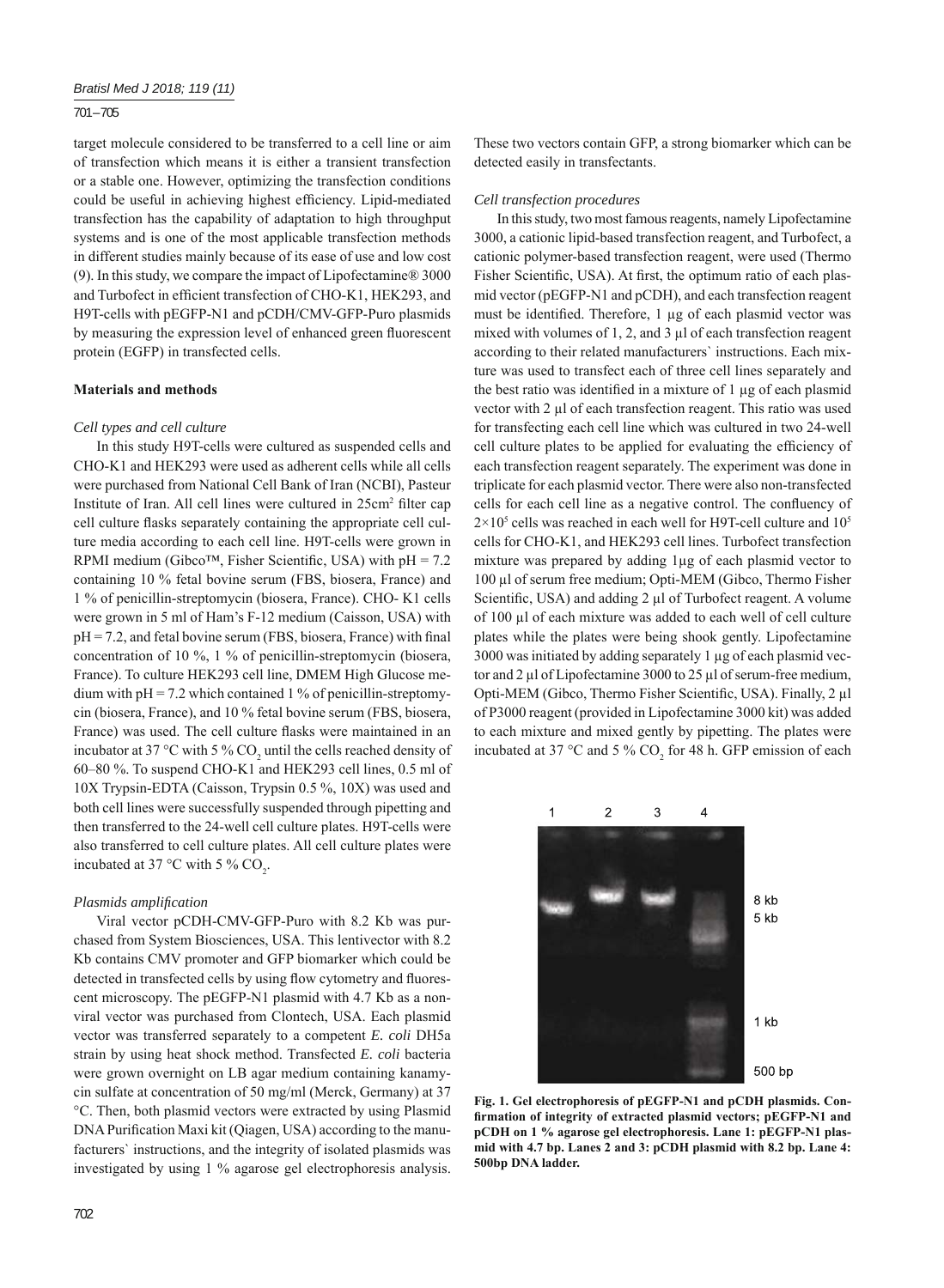plasmid vector was analysed in each well of all cell culture plates by flow cytometry.

#### *XTT cell proliferation assay*

Viability of each transfected cell line was evaluated by using cell proliferation kit II (XTT) (Roche Diagnostics, Germany), and the absorbance of each well was measured at 8, 24 and 48 hours after transfection at 450 nm and 630 nm according to the manufacturer`s instruction.

## *Statistical analysis*

Data obtained from each triplicated test for each transfection reagent were statistically analysed using SPSS Software Version 22, and Pair-Samples T-Test. The results were considered statistically significant when the p value was equal to or lower than 0.05.

## **Results**

The integrity of both plasmids, i.e. pCDH and pEGF-N1, was confirmed on gel electrophoresis as shown in Figure 1.

The mean results of all triplicated tests for each transfection reagent obtained from flowcytometry analysis are summarized in Table 1.

As shown in Table 1, the best transfection efficiency was achieved with Turbofect to transfect CHO-K1 cells with pEGFP- $N1$  (74 %) while the most insufficient transfection results were obtained from transfecting H9 T-cells with pCDH plasmid vector by using Turbofect (0.7 %). Both Lipofetamine 3000 and Turbofect showed the insufficient transfection efficiency to transfect H9Tcells by using pCDH with rates 1.6 % and 0.7 %, respectively, and pEGFP-N1 with rates 1 % and 2.1 %, respectively. Also, in comparison with Lipofectamine 3000 Turbofect was more efficient to transfect adherent cell lines (CHO-K1 and HEK293) with pEGFP-N1 (74 %, 59% vs 55 % and 52 %, respectively) and contrarywise, in comparison with Turbofect, Lipofectamine 3000 showed higher transfection efficiency to transfect adherent cell lines with pCDH (64 % and 53 % vs 56 % and 44 %, respectively). Figure 2 depicts the results of flowcytometry analysis of one of the triplicate tests of each transfected cell line with each plasmid vector (pCDH and

Tab. 1. The Mean results of flow cytometry analysis of each transfected **cell line by using Turbofect and Lipofectamine 3000 separately with each pEGFP-N1 and pCDH plasmid vector.**

| Cell line     | Plasmid vector | Lipofectamine 3000<br>Mean $%$ | Turbofect<br>Mean $%$ |
|---------------|----------------|--------------------------------|-----------------------|
| H9 T-cell     | pEGFP-N1       |                                | 2.1                   |
|               | pCDH           | 1.6                            | 0.7                   |
| $CHO-K1$      | pEGFP-N1       | 55                             | 74                    |
|               | pCDH           | 64                             | 56                    |
| <b>HEK293</b> | pEGFP-N1       | 52                             | 59                    |
|               | pCDH           | 53                             | 44                    |

The best transfection efficiency was achieved in using Turbofect to transfect CHO-K1 cells with pEGFP-N1 (74 %) while the most insufficient transfection results were obtained from transfecting H9 T-cells with pCDH plasmid vector by using Turbofect (0.7 %). Both Lipofetamine 3000 and Turbofect showed insufficient transfection efficiency in transfecting H9T-cells by using pCDH with 1.6 % and 0.7 %, respectively and pEGFP-N1 with 1 % and 2.1 %, respectively.



Fig. 2. Measurements of green fluorescent protein (GFP) emission as a biomarker in pEGFP-N1 and pCDH vectors. Green fluorescent **protein (GFP) was expressed from each transfected cell line by using**  flow cytometry analysis. Transfection of H9T-cells with each pEGFP-**N1 and pCDH by using Lipofectamine 3000 and Turbofect separately showed poor results. Lipofectamine 3000 and Turbofect were effective in transfecting both CHO-K1 and HEK293 as adherent cell lines with each pEGFP-N1 and pCDH plasmid vector separately.**

pEGFP-N1) by separately using each Lipofectamine 3000 and Turbofect transfection reagent.

In XTT assay, Lipofectamine 3000 showed statistically signifi cant cytotoxicity effect on transfecting the H9T-cells with pCDH in comparison with CHO-K1 and HEK293 cells transfected with pCDH (0.23, 0.867 and 0.824, respectively;  $p < 0.05$ ). There was no significant difference in cytotoxicity between cell lines transfected with  $pEGFP-N1$  by using Lipfectamine 3000 ( $p > 0.05$ ). The results of using Turbofect to transfect each cell line with pCDH or pEGFP-N1 showed no statistically significant cytotoxicity effect on either of three cell lines ( $p > 0.05$ ).

#### **Discussion**

Cation-lipid-based transfection reagents have been used widely in many transfection experiments because of their characteristic property of forming liposomes in aqueous media with an ability to fuse with the host cell membrane resulting in entrance of target DNA into the cytoplasm or nucleus (6–11). Many studies have revealed that the efficiency of transient transfection could be increased by using serum-free medium such as Opti-MEM to increase foreign DNA uptake. This effect has been shown particularly in application of cationic nanoparticles that are taken up by cells via endocytosis (12). In this study, although both transfection mixtures were prepared using Opti- MEM, the transfection efficiency was significantly low in H9 T-cells. These observations could result from weak endocytosis in H9T-cell or weak promoter inductions of viral vectors such as pCDH in suspended cells like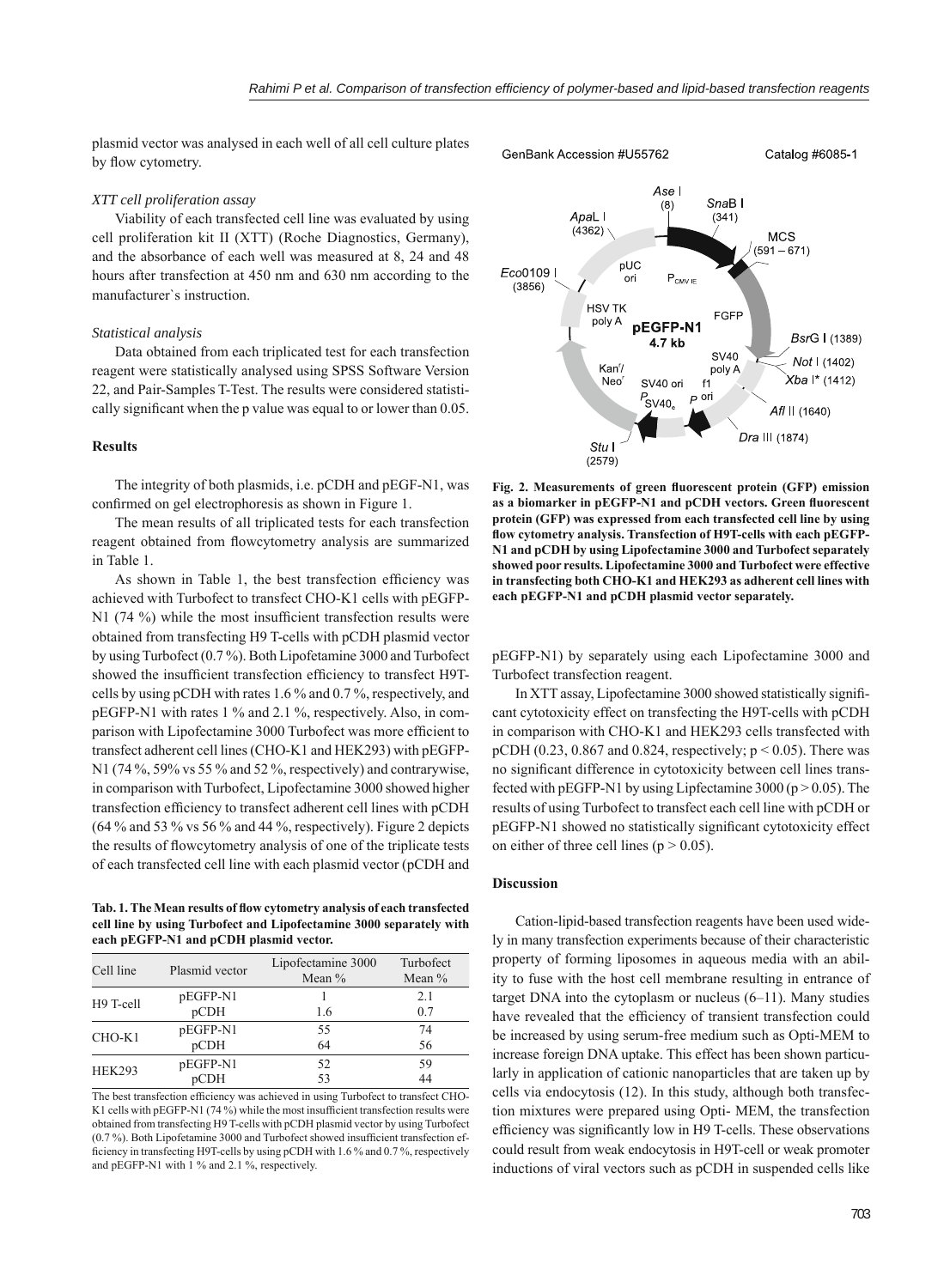## 701 – 705

H9 T-cells (13–15). There are some important considerations for optimal transfection using Lipofectamine 3000 and Turbofect because transfection is a manipulating method which may bring about some cell deaths and there are several factors that affect the outcomes. Cellular density at the time of transfection is an important criterion that leads to variations in expression of transfected gene/s and the best cellular confluence is known to be 90–95 %. Inhibition of cell growth through impaired metabolism occurs when the density is too high. In contrast, low density could make the cell culture vulnerable after transfection as described by Kim and Eberwine (1). In this study, cellular density for H9 T-cells was 200,000 and it was 100,000 for each CHO-K1 and HEK293 cells, thus it was in a suitable range reported in different transfection studies (16).

In most studies, transfection efficiency is evaluated using biomarkers such as luciferase and GFP  $(7, 8, 10, 11, 17, 18)$ . In this study, GFP in pEGFP-N1 and pCDH plasmid vectors were used as strong biomarkers for evaluating flowcytometry. Limitation of any possible undesirable effects on cells such as cellular toxicity is of particular concern in each transfection experiment while the achievement of high transfection efficiency through optimization of the reagent/DNA ratio is the most important goal. However, cell membrane composition, and other conditions such as PH have a strong influence on transfection outcomes according to Kim and Eberwine (1). Herein, the optimal ratio of each transfection reagent/ each plasmid vector was identified as  $1\mu$ g of each plasmid vector and 2 μl of each transfection reagent. The most and the least transfection efficiency (74  $\%$  and 0.7  $\%$ , respectively) were obtained by using Turbofect to transfect CHO-K1 cells with pEGFP-N1 and H9 T-cells with pCDH plasmid vector, respectively. Herein, separate transfection of H9T-cells with pCDH and pEGFP-N1 by using each transfection reagent resulted in poor transfection and when compared with the results of transfecting adherent cell lines with pCDH and pEGFP-N1 by using each reagent separately, the difference was statistically significant ( $p > 0.5$ ). Interestingly, in comparison with Lipofectamine 3000, Turbofect was more efficient to transfect CHO-K1 and HEK293 with rates 74 %, and 59 %, respectively with pEGFP-N1. It has been known that Liposomal transfection reagents such as Lipofectamine are not as safe as polyethylenimine or polyamine-based reagents for cells (9).

Lipofectamine 2000 has been used in many studies and is known as an effective transfection system. Therefore, there are many reports of its application in different studies with up to 80 % efficiency accompanied with significant toxicity in different cell lines such as primary cells, fibroblasts, and stem cells (9). According to the manufacturers` instruction, Lipofectamine 3000 is a new generation with some improvements which are expected to be more efficient with less cytotoxicity in comparison with Lipofectamine 2000. The results of this study revealed that Lipofectamine 3000 showed a significant cytotoxic effect on transfected H9T cells with pCDH (0.23) in comparison with CHO-K1 and HEK293 cells (0.867). In contrast to Turbofect, there was no statistically significant cytotoxicity effect on either of three cell lines. These findings are consistent with other studies on cytotoxicity effect of Turbofect (8). Although there are many reports about the cellular toxicity of Lipofectamine 2000 in comparison with other transection reagents such as Turbofect, there are just few published studies on toxicity of Lipofectamine 3000 (9, 19, 20–23). In one study, Lipofectamine CRISPRMAX was compared with Lipofectamine 3000 and Lipofectamine RNAiMAX, and significant efficiency with less toxicity of Lipofectamine CRISPRMAX was shown (12, 23–26). In this study, Lipofectamine 3000 showed significant cellular toxicity on H9T-cells after transfection with pCDH vector. Thus, according to our results, Turbofect was safer for transfecting both suspended and adherent cells with viral and non-viral vectors. However, transfecting H9T-cells by using each reagent resulted in a significantly poor transfection in comparison with two adherent cell lines (CHO-K1 and HEK293). The comparison of transfection efficiency showed that Lipofectamine 3000 was more efficient in transfecting pCDH plasmid vector while Turbofect showed higher efficiency in transfecting CHO-K1 and HEK293 with pEGFP-N1.

## **References**

**1. Kim TK, Eberwine JH.** Mammalian cell transfection: the present and the future. Anal Bioanal Chem 2010; 397 (8): 3173–3178. DOI: 10.1007/ s00216-010-3821-6.

**2. Kawai S, Nishizawa M.** New Procedure for DNA Transfection with Polycation and Dimethyl Sulfoxide. Mol Cell Biol 1984; 4 (6): 1172–1174.

**3. Wyman TB, Nicol F, Zelphati O et al.** Design, Synthesis, and Characterization of a Cationic Peptide That Binds to Nucleic Acids and Permeabilizes Bilayers. Biochemistry 1997; 36 (10): 3008–3017. DOI: 10.1021/ bi9618474.

**4. Boussif O, Lezoualc'h F, Zanta MA et al.** 1995. A versatile vector for gene and oligonucleotide transfer into cells in culture and in vivo: polyethylenimine. Proc Natl Acad Sci USA 1995; 92 (16): 7297–7301. PMID: 7638184.

**5. Haensler J, Francis C, Szoka Jr.** Polyamidoamine cascade polymers mediate efficient transfection of cells in culture. Bioconjug Chem 1993; 4 (5): 372–379. DOI: 10.1021/bc00023a012.

**6. Kukowska-Latallo JF, Bielinska AU, Johnson J, Spindler R, Tomalia**  DA, Baker Jr JR. Efficient transfer of genetic material into mammalian cells using Starburst polyamidoamine dendrimers. Proc Natl Acad Sci USA 1996; 93 (10): 4897–4902. PMID: 8643500.

**7. Fraley R, Subramani S, Berg P, Papahadjopoulos D.** Introduction of liposome-encapsulated SV40 DNA into cells. J Biol Chem 1980; 255: 10431–10435.

**8. Halama A, Kulinski M, Librowski T, Lochynski S.** Polymer-based non-viral gene delivery as a concept for the treatment of cancer. Pharmacol Rep 2009; 61 (6): 993–999. https://doi.org/10.1016/S1734-1140  $(09)70160-4$ .

**9. Zuris JA, Thompson DB, Shu Y et al.** Cationic lipid-mediated delivery of proteins enables efficient protein-based genome editing in vitro and in vivo. Nat Biotechnol 2015; 33 (1): 73–80. DOI: 10.1038/nbt.3081.

**10. Felgner JH, Kumar R, Sridhar CN et al.** Enhanced gene delivery and mechanism studies with a novel series of cationic lipid formulations. J Biol Chem 1994; 269 (4): 2550–2561. PMID: 8300583.

**11. Felgner PL, Tsai YJ, Sukhu L,et al.** Improved cationic lipid formulations for in vivo gene therapy. Ann NY Acad Sci 1995; 772: 126–139. PMID: 8546385.